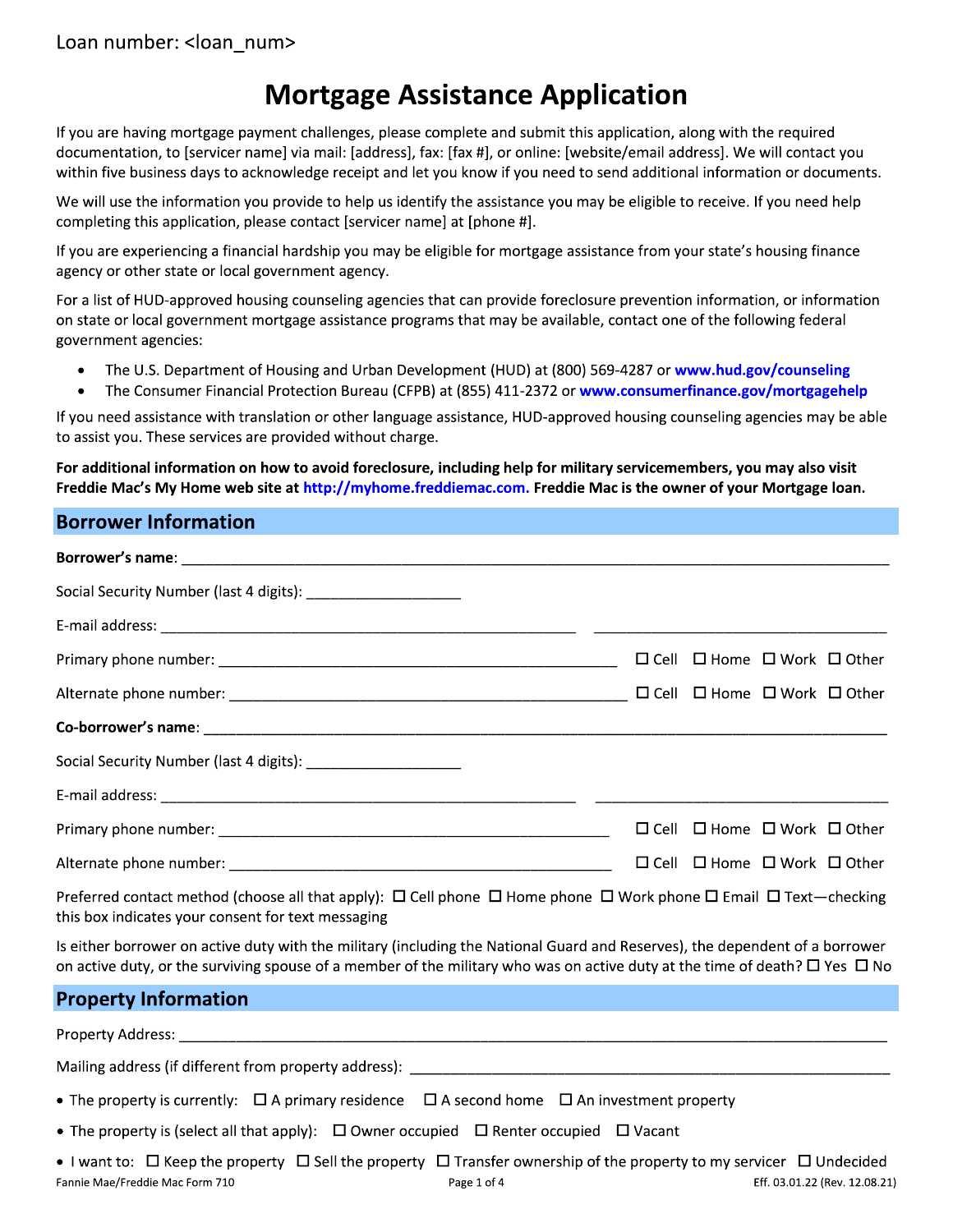Is the property listed for sale?  $\Box$  Yes  $\Box$  No - If yes, provide the listing agent's name and phone number-or indicate "for 

Is the property subject to condominium or homeowners' association (HOA) fees?  $\Box$  Yes  $\Box$  No - If yes, indicate monthly dues:  $\mathsf{S}$ 

# **Hardship Information**

The hardship causing mortgage payment challenges began on approximately (date) \_\_\_\_\_\_\_\_\_\_\_\_\_\_\_\_\_\_\_ and is believed to be:

- $\Box$  Short-term (up to 6 months)
- $\square$  Long-term or permanent (greater than 6 months)

|        | TYPE OF HARDSHIP (CHECK ALL THAT APPLY)                                                                                                                                                                                                | <b>REQUIRED HARDSHIP DOCUMENTATION</b>                                                                                                                                                                                                                                                                                                                                                                                                                             |
|--------|----------------------------------------------------------------------------------------------------------------------------------------------------------------------------------------------------------------------------------------|--------------------------------------------------------------------------------------------------------------------------------------------------------------------------------------------------------------------------------------------------------------------------------------------------------------------------------------------------------------------------------------------------------------------------------------------------------------------|
| $\Box$ | Unemployment                                                                                                                                                                                                                           | Not required<br>٠                                                                                                                                                                                                                                                                                                                                                                                                                                                  |
| $\Box$ | Reduction in income: a hardship that has caused a<br>decrease in your income due to circumstances outside<br>your control (e.g., elimination of overtime, reduction<br>in regular working hours, a reduction in base pay)              | Not required<br>п                                                                                                                                                                                                                                                                                                                                                                                                                                                  |
| ப      | Increase in housing-related expenses: a hardship that<br>has caused an increase in your housing expenses due<br>to circumstances outside your control (e.g., uninsured<br>losses, increased property taxes, HOA special<br>assessment) | Not required<br>ш                                                                                                                                                                                                                                                                                                                                                                                                                                                  |
| $\Box$ | Disaster (natural or man-made) impacting the<br>property or borrower's place of employment                                                                                                                                             | Not required<br>п                                                                                                                                                                                                                                                                                                                                                                                                                                                  |
| $\Box$ | Long-term or permanent disability, or serious illness<br>of a borrower/co-borrower or dependent family<br>member                                                                                                                       | Written statement from the borrower, or other<br>٠<br>documentation verifying disability or illness<br>Note: Detailed medical information is not required, and<br>information from a medical provider is not required                                                                                                                                                                                                                                              |
| ш      | Divorce or legal separation                                                                                                                                                                                                            | Final divorce decree or final separation agreement OR<br>п<br>Recorded quitclaim deed<br>٠                                                                                                                                                                                                                                                                                                                                                                         |
| ш      | Separation of borrowers unrelated by marriage, civil<br>union, or similar domestic partnership under<br>applicable law                                                                                                                 | Recorded quitclaim deed OR<br>٠<br>Legally binding agreement evidencing that the non-<br>٠<br>occupying borrower or co-borrower has relinquished all<br>rights to the property                                                                                                                                                                                                                                                                                     |
| □      | Death of borrower or death of either the primary or<br>secondary wage earner                                                                                                                                                           | Death certificate OR<br>٠<br>Obituary or newspaper article reporting the death                                                                                                                                                                                                                                                                                                                                                                                     |
| ப      | Distant employment transfer/relocation                                                                                                                                                                                                 | For active duty service members: Permanent Change of<br>٠<br>Station (PCS) orders or letter showing transfer.<br>For employment transfers/new employment: Copy of<br>signed offer letter or notice from employer showing<br>transfer to a new location or written explanation if<br>employer documentation not applicable, AND<br>Documentation that reflects the amount of any relocation<br>٠<br>assistance provided (not required for those with PCS<br>orders) |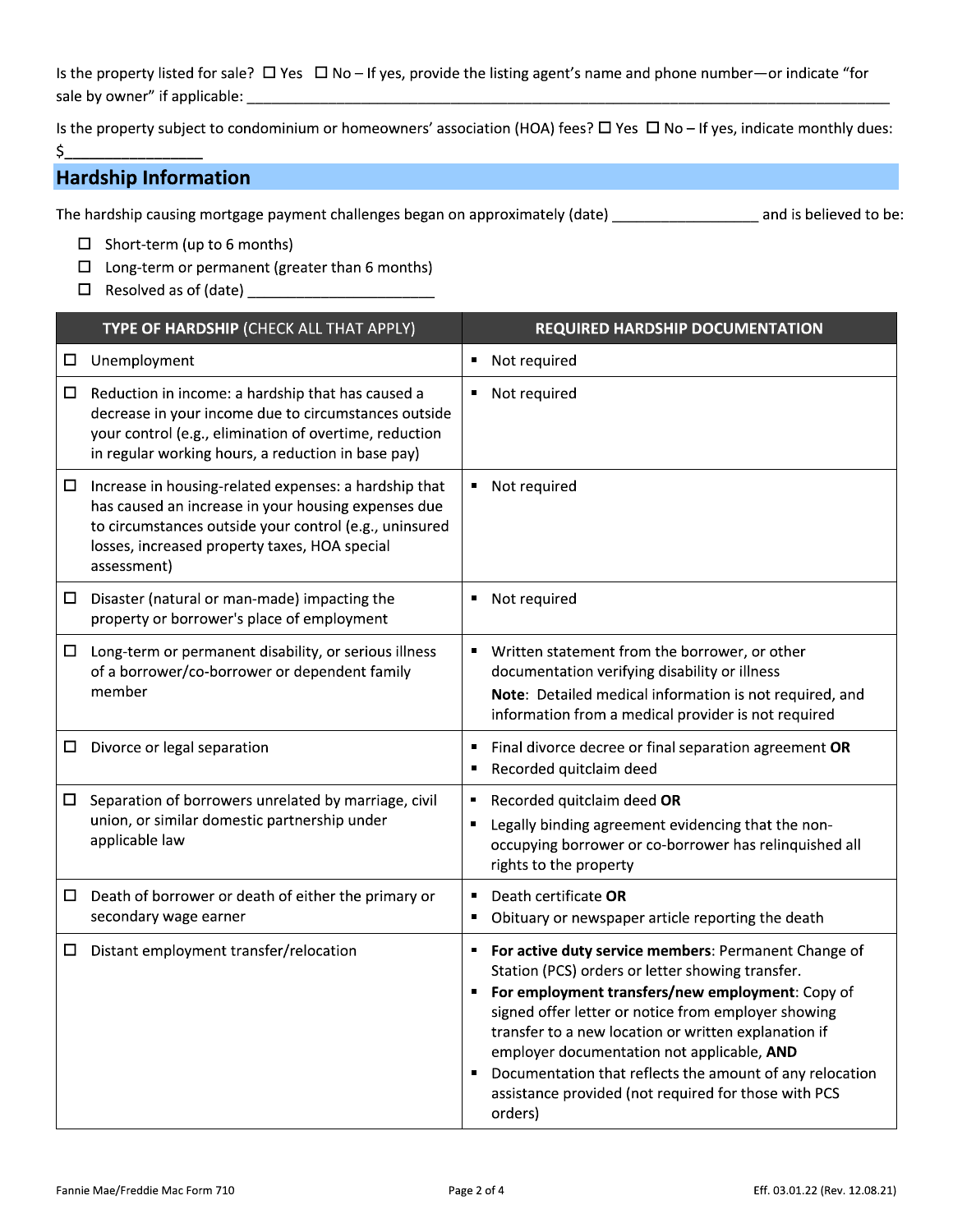| TYPE OF HARDSHIP (CHECK ALL THAT APPLY)     | <b>REQUIRED HARDSHIP DOCUMENTATION</b>                     |
|---------------------------------------------|------------------------------------------------------------|
| Other - hardship that is not covered above: | Written explanation describing the details of the hardship |
| □                                           | and any relevant documentation                             |

# **Borrower Income**

Please enter all borrower income amounts in middle column.

| MONTHLY TOTAL BORROWER INCOME TYPE & AMOUNT                                                               | <b>REQUIRED INCOME DOCUMENTATION</b>                                                            |
|-----------------------------------------------------------------------------------------------------------|-------------------------------------------------------------------------------------------------|
| Gross (pre-tax) wages, salaries and<br>overtime pay, commissions, tips, and                               | \$<br>Most recent pay stub and documentation of year-to-<br>date earnings if not on pay stub OR |
| bonuses                                                                                                   | Two most recent bank statements showing income<br>deposit amounts                               |
| Self-employment income                                                                                    | \$<br>Two most recent bank statements showing self-<br>employed income deposit amounts OR       |
|                                                                                                           | Most recent signed and dated quarterly or year-to-date<br>Е<br>profit/loss statement OR         |
|                                                                                                           | Most recent complete and signed business tax return<br>٠<br><b>OR</b>                           |
|                                                                                                           | Most recent complete and signed individual federal<br>Е<br>income tax return                    |
| Unemployment benefit income                                                                               | \$<br>No documentation required<br>П                                                            |
| Taxable Social Security, pension,<br>disability, death benefits, adoption                                 | \$<br>Two most recent bank statements showing deposit<br>amounts OR                             |
| assistance, housing allowance, and<br>other public assistance                                             | Award letters or other documentation showing the<br>amount and frequency of the benefits        |
| Non-taxable Social Security or disability<br>income                                                       | \$<br>Two most recent bank statements showing deposit<br>amounts OR                             |
|                                                                                                           | Award letters or other documentation showing the<br>amount and frequency of the benefits        |
| Rental income (rents received, less<br>expenses other than mortgage                                       | \$<br>Two most recent bank statements demonstrating<br>receipt of rent OR                       |
| expense)                                                                                                  | Two most recent deposited rent checks<br>п                                                      |
| Investment or insurance income                                                                            | \$<br>Two most recent investment statements OR                                                  |
|                                                                                                           | Two most recent bank statements supporting receipt<br>of the income                             |
| Other types of income not listed above<br>(Note: Only include alimony, child                              | \$<br>Two most recent bank statements showing receipt of<br>income OR                           |
| support, or separate maintenance<br>income if you choose to have it<br>considered for repaying this loan) | Other documentation showing the amount and<br>frequency of the income                           |